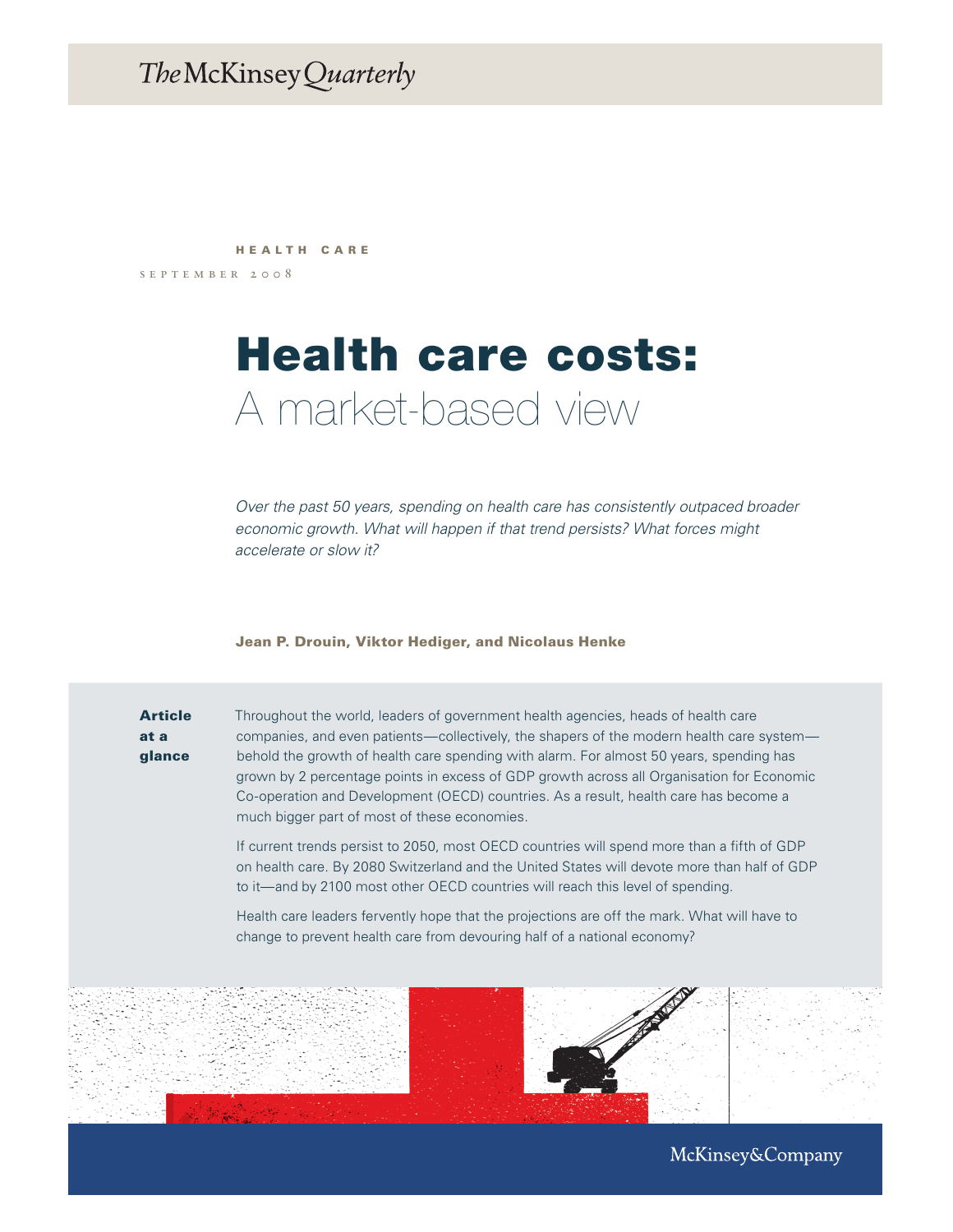Throughout the world, leaders of government health agencies, heads of health care companies, and even patients—collectively, the shapers of the modern health care system—behold the growth of health care spending with alarm. For almost 50 years, spending has grown by 2 percentage points in excess of GDP growth across all Organisation for Economic Co-operation and Development (OECD). countries. As a result, health care has become a much bigger part of most of these economies.

It is set to become bigger still. If current trends persist to 2050, most OECD countries will spend more than a fifth of GDP on health care. By 2080 Switzerland and the United States will devote more than half of GDP to it—and by 2100 most other OECD countries will reach this level of spending. While such a scenario is difficult to conceive, observers in 1960 would have viewed as far-fetched any forecast that in 40 years Western Europe would spend about 9 percent of GDP on health care. Of course, that prediction came true.

Health care leaders fervently hope that the projections are off the mark. What will have to change to prevent health care from devouring half of a national economy? There are a few possibilities. Younger people may eventually balk at paying for older people's health care. The competition for public funds will become keener, as governments must also cope with rising demand for education, defense, and, especially, pensions. And health care spending might taper off as the benefit derived from the marginal dollar or euro declines. The present "health care century" will probably see some progress in reducing the economic burden of health care. However, even if the excess growth of health care spending over GDP is somehow cut in half, health care will by 2100 be the world's largest economic sector—and in many countries, the largest economic problem.

To vanquish the problem, health system leaders will need to shape a coherent, prioritized vision of reform. One critical input to this vision is a market-driven sense of the fundamental drivers of demand for and supply of health care. Our review suggests that four of these drivers—wealth, technology, lifestyles, and longevity—have propelled the remarkable growth in health care spending.

# A market model

To understand any complex system, a model of some kind is desirable. Health care is no exception, but health care systems around the world vary so widely that no single model can adequately account for all of them. We can, however, create a simplified illustration to identify the main forces at work, while explicitly recognizing that some of the finer points may be lost. The central observation driving our model is that health care, for all of its confusing elements, is a market. For political reasons, it is not usually structured as an entirely free market, but regardless of configuration, fundamental economic forces drive the demand for and supply of health care. There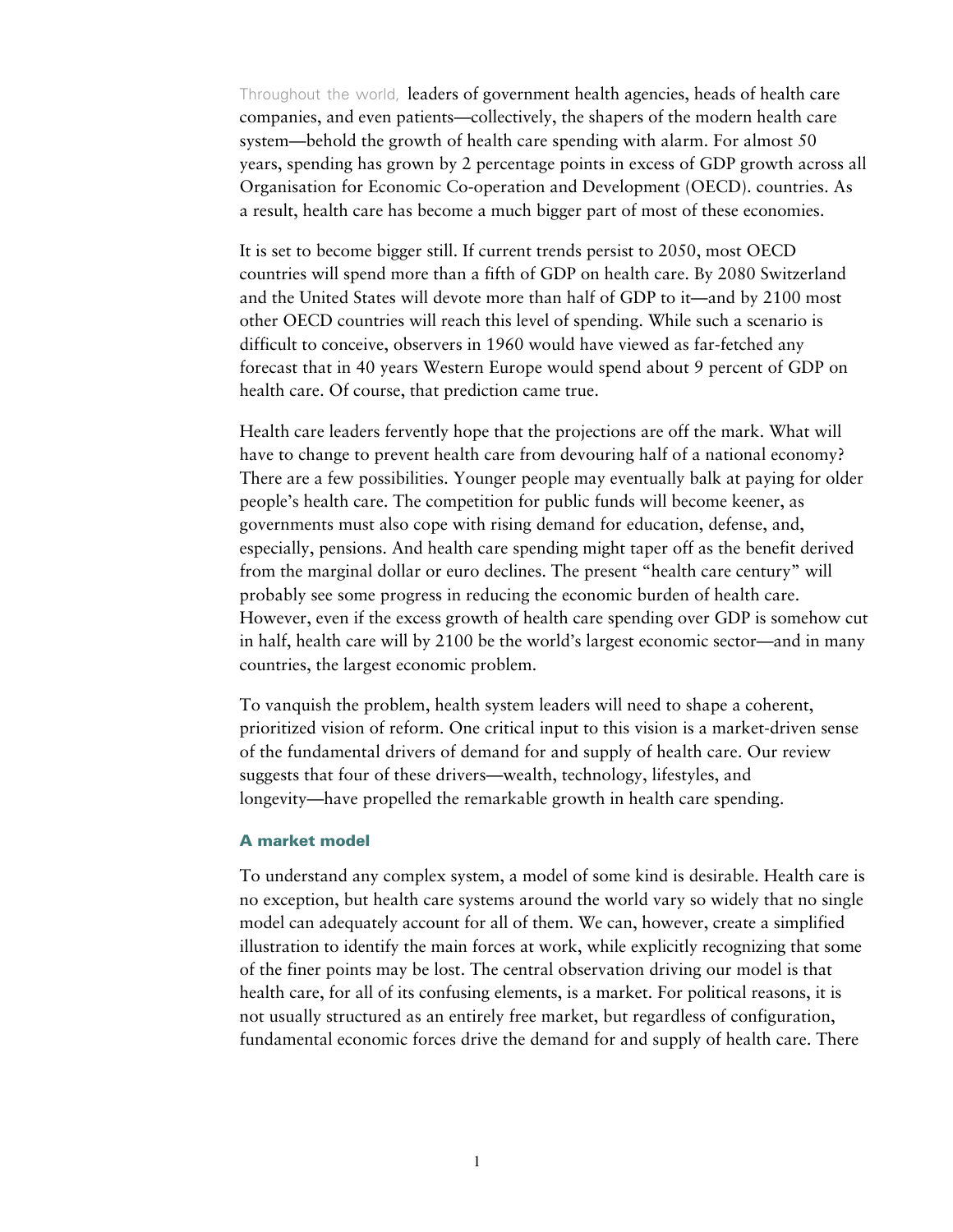is one caveat: because of the peculiarities of a market in which true costs are not borne by consumers, the line between supply and demand is sometimes blurred. For example, factors that mainly affect supply can have immediate and near-direct effects on demand.

We see three influencers (or drivers) of demand and three of supply (Exhibit 1).



#### EX HI B IT 1

A supply–demand model for health care

# Demand

Health care demand is amazingly subjective. Two people have the flu; why does one go to the doctor and the other go to work? Someone else will go to the doctor for a persistent headache but not for a pain in the stomach. Why?

Expectations, and the way life tends to come up short against them, have a lot to do with the demand for health care. We believe that three fundamental factors determine these expectations, and thus determine demand. The first is wealth. When people can afford to do so, they will spend almost any amount on health. Nothing drives national health care demand more than this does. Exhibit 2 illustrates the point: per capita spending on health care strongly correlates with national GDP.

The second factor driving demand is social norms, which are distinct from, but related to, wealth. The evidence suggests that the people around any given individual shape his or her expectations. If a person's friends, neighbors, and colleagues smoke, drink, and overeat (or exercise regularly and eat well), that person will probably do the same. His or her expectations of health will be adjusted accordingly—the expectation of having the same medical problems as friends and neighbors, going to the doctor as often, and receiving the same level of care.

All other things being equal, social norms dictate the frequency with which people consume health care products and services. We see this in the highly variable demand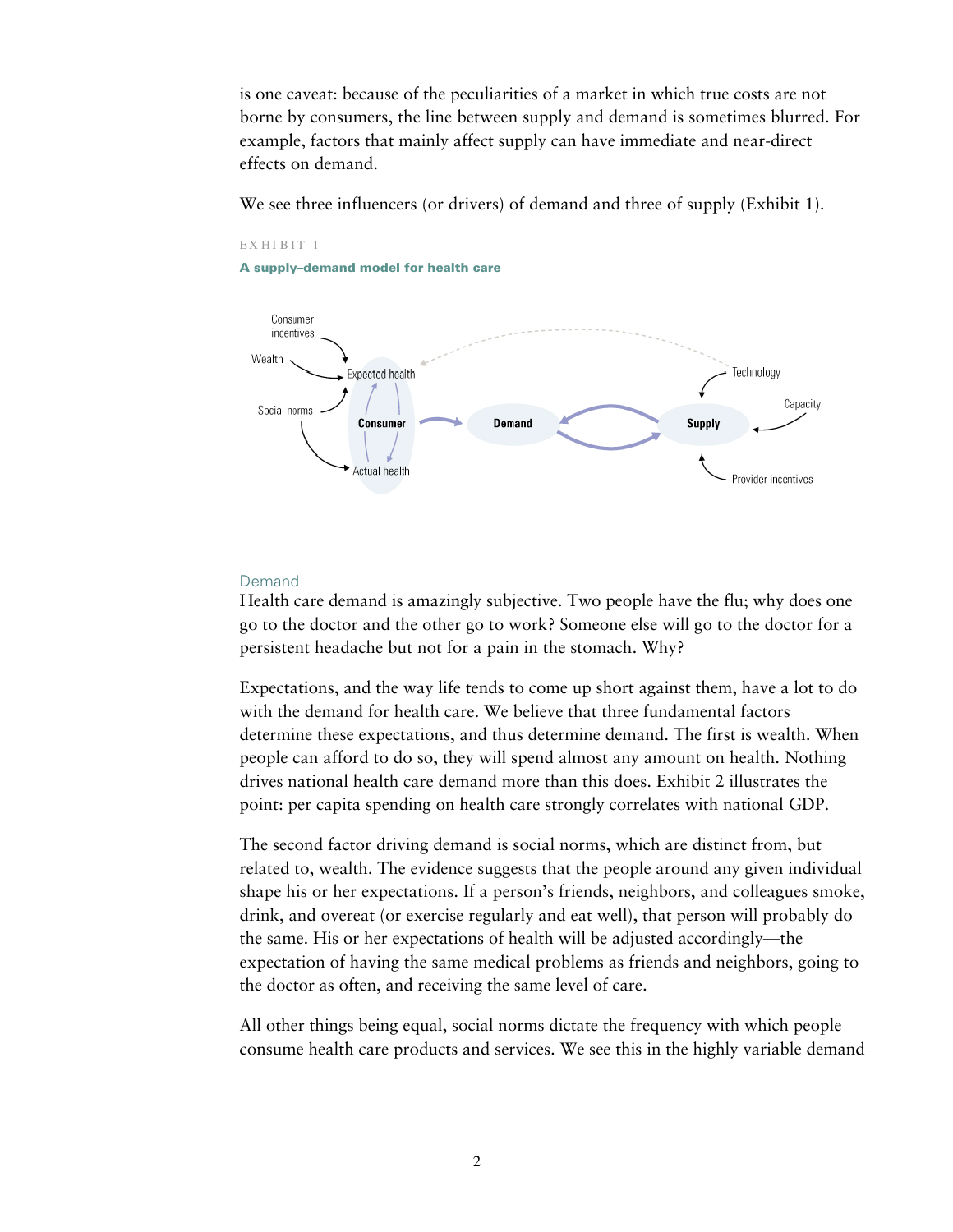for health care across countries. In Denmark or the United Kingdom, people do not go to doctors much, we suggest, because their friends, neighbors, and colleagues do not go much. Conversely, in France or the United States, people see those around them visiting specialists, acupuncturists, or nutritionists—and they go too.

## EXHIBIT 2

#### A strong correlation

For member countries of OECD,<sup>1</sup> \$ thousand



r<sup>2</sup> is the proportion of variance explained by a regression

Forganisation for Economic Co-operation and Development; 24 of 30 OECD countries; mean = 9% (unweighted), standard<br>deviation = 2 percentage points. Data for Australia, Hungary, Japan, Luxembourg, and Netherlands were extra health care spending as % of GDP.

Consumer incentives are the third factor. In most cases, when economic constraints are placed on consumers, demand falls. In 2004, Germany initiated a  $\epsilon$ 10 fee for visits to physicians. Across the nation, visits to general practitioners dropped by 7 percent, to ophthalmologists by 11 percent, and to dermatologists by 17 percent. Over the long term, however, the behavior of patients reverted to earlier patterns. The importance of economic constraints is also borne out by the fact that while the developed countries' fully funded systems are susceptible to overuse by consumers, those of developing countries are generally underutilized. China, Egypt, and India lack comprehensive health insurance, and more than 70 percent of health care spending there is out of pocket. The high proportion of costs that consumers bear suppresses demand.

While the correlation between wealth and demand is strong, social norms and consumer incentives can be equally powerful. Consider the United States and Singapore. Both countries have high GDPs; life expectancy in both is 77 years. Why,

Source: OECD; McKinsey analysis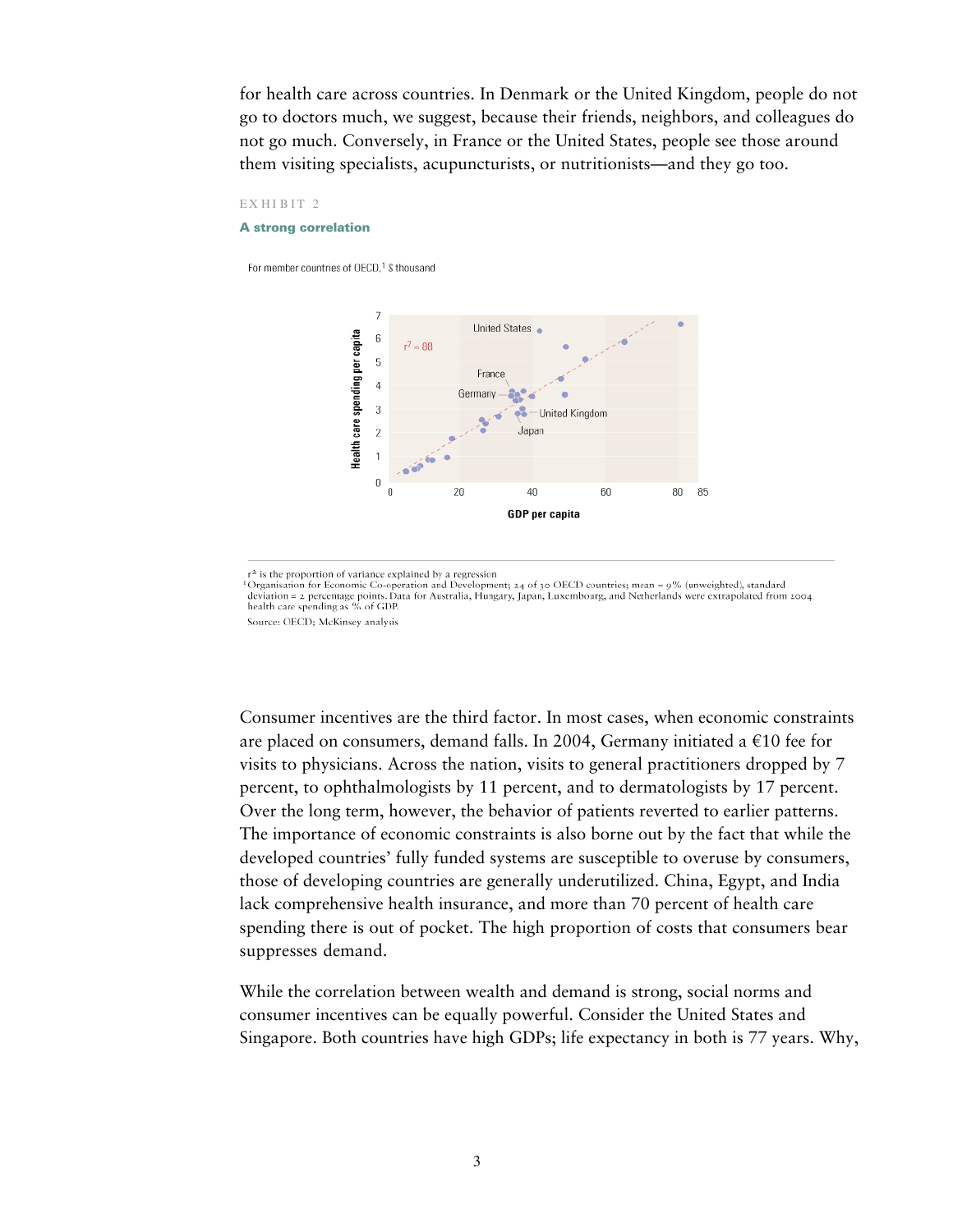then, does the United States spend 16 percent of GDP on health care and Singapore only 3.5 percent? In all likelihood, the combined effect of consumer incentives (powerful in Singapore, weak in the United States) and social norms (self-reliance in Singapore, help seeking in the United States) drive a remarkable and sustained difference between the two health systems.

# Supply

The first factor that affects the supply of health care—the ability to treat (that is, technology)—tends to increase it by producing better outcomes in new ways. This has been the fundamental change in medicine over the past two centuries. Medicine used to be primarily a palliative discipline; the first hospitals, such as London's medieval leprosy refuges, offered victims solace and isolated them from the healthy population. Technology has transformed medicine into a discipline in which professionals treat not only the symptoms but also the causes of disease. Researchers actively pursue treatments such as targeted therapies for cancer and applications based on genomics and proteomics. Now technology is pushing the frontier further, as new approaches are being developed to improve memory and other brain activities, sexual and motor functions, and more. If history is any guide, this movement will create a vast array of new therapies, products, and medical procedures—which will in turn set expectations at a new level, pulling up demand.

In this way, technology poses a difficult challenge for shapers of health systems. As the objective function of medicine shifts from relieving symptoms to curing diseases to incrementally improving the functions of the body, health care leaders will face a conflict. New technologies will create outstanding new opportunities, and consumers will find needs they never knew they had. But those who shape health systems will struggle to finance these newfound needs—particularly, from taxes or social insurance—as the case for doing so is less clear than it was for the earlier palliative and curative products and services.

A second force affecting supply is capacity. Since health care is free or heavily subsidized at the point of care for many patients, the mere presence of health care products and services affects the rate of their consumption. To take only one of many examples, when we compared the number of general practitioners working in different regions across England, we found a consistently positive correlation between the number of GPs in a region and the number of referrals those GPs made to hospitals. More doctors equaled more services.

We see the effect of capacity on consumption in every country. More supply creates expectations (thus affecting demand) in an industry in which patients often neither bear nor understand the full costs of service and in which the provider is better placed than the consumer to judge whether a particular additional service is needed.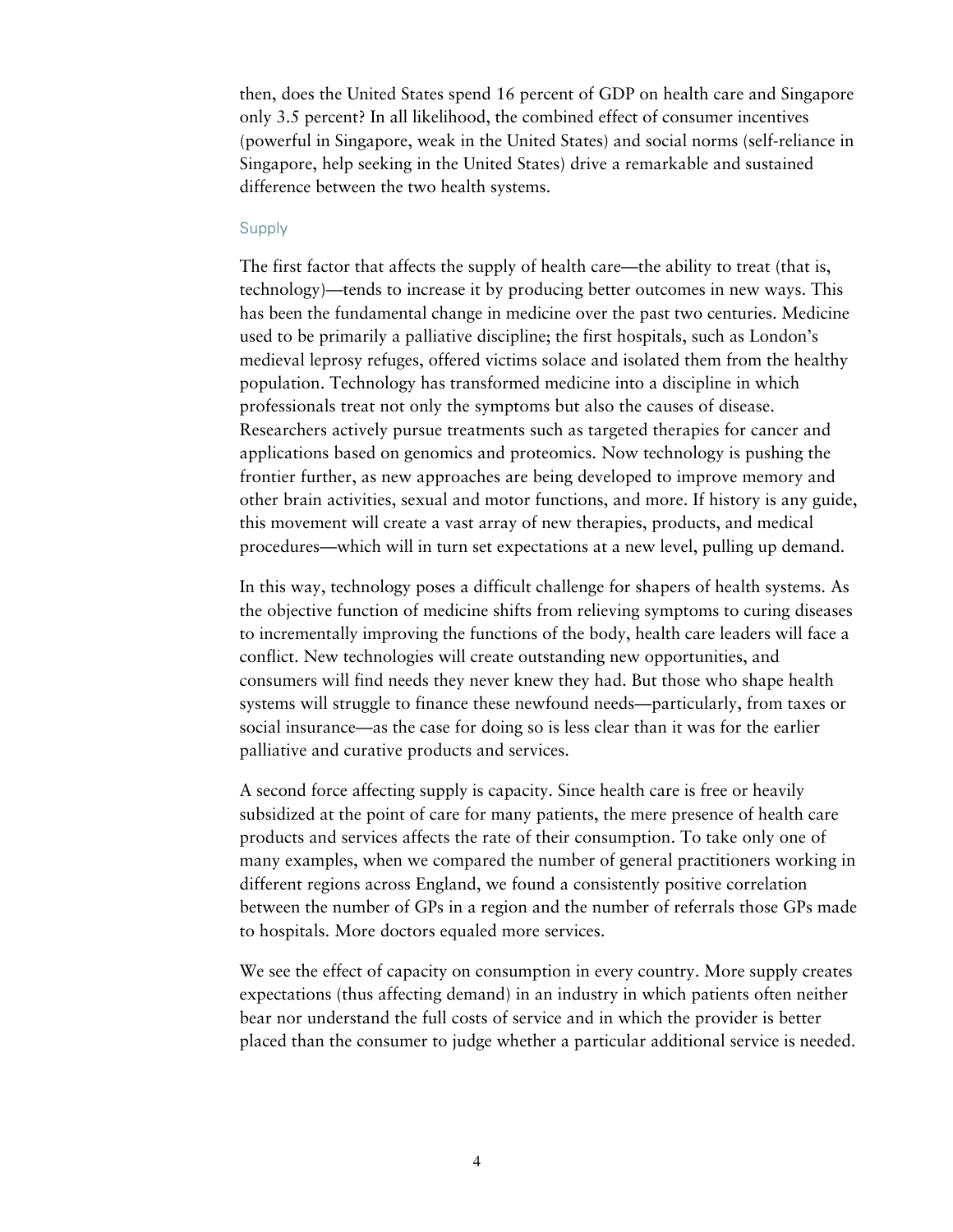The third factor affecting supply is the incentives offered to providers. A classic example of the power of these incentives is the differing effects of activity-based pay and capitated pay. Activity-based systems, in which providers are paid for each unit of activity they deliver, tend to overproduce (as many charge-based hospitals do, for example). Capitated pay systems, in which providers are given a set fee per patient,tend to underproduce (as evidenced by the waiting lists for primary care and hospital services in Spain and the United Kingdom).

# The next 100 years

How have these market forces affected health care spending in the past? Can history tell us what is to come?

We examined health care spending in OECD countries over the past 50 years and found a startling relationship between GDP and health care expenditures (Exhibit 3). As we have already noted, the median increase in health care spending has been two percentage points above GDP for nearly 50 years in all OECD countries, with only minor fluctuations. The trend is remarkable for its consistency. Although particular countries may have seen fluctuations for short periods, in the long run, the trend is remarkably consistent across all countries and periods.

### EX HIBIT 3

#### Health care outstripped GDP

Health care spending as % of GDP



<sup>1</sup>Organisation for Economic Co-operation and Development; data reflect fluctuating number of member countries eg, 13 countries in 1960, 30 in 2004.

Source: OECD: McKinsey analysis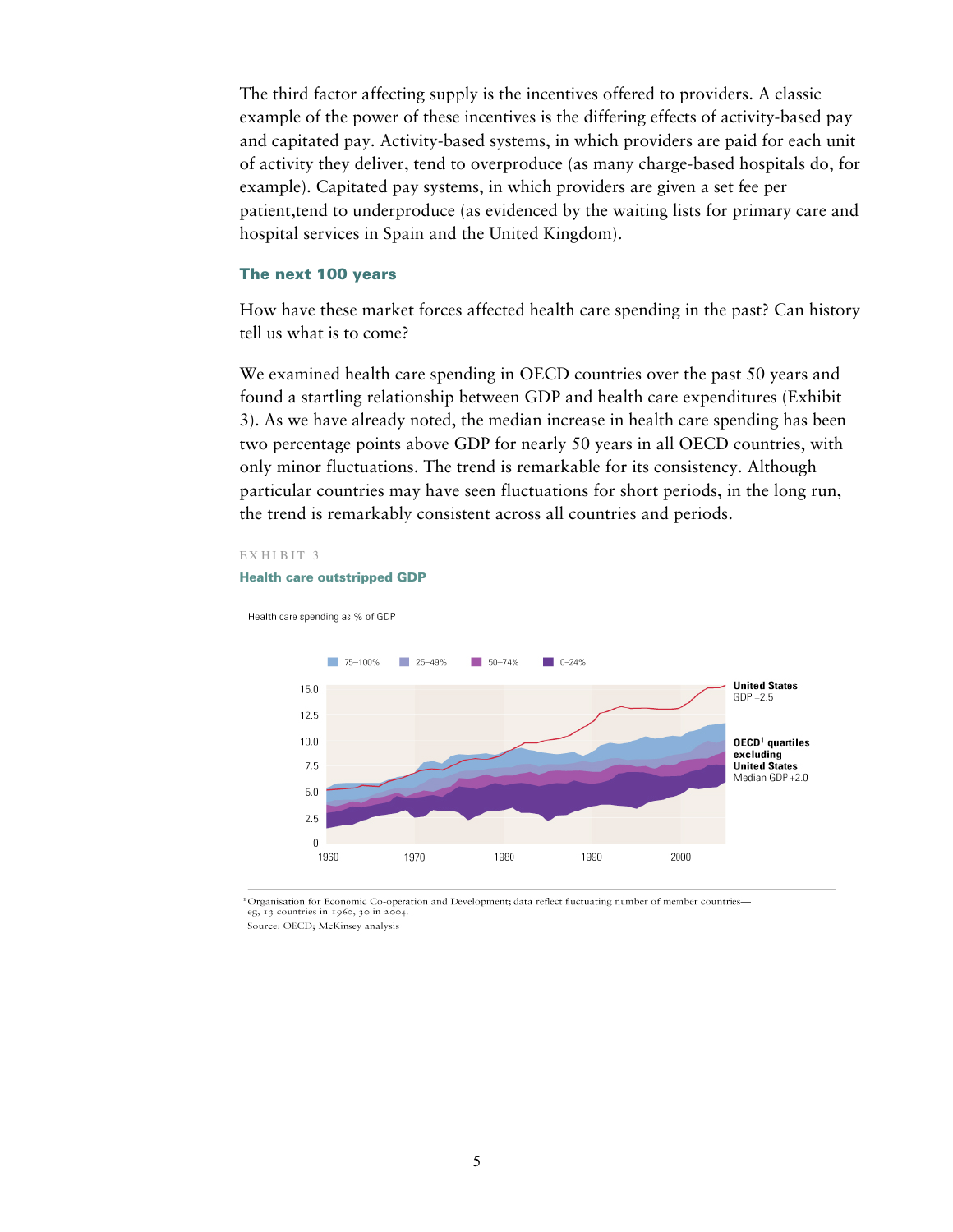What would happen if this trend continued for the next 100 years? We analyzed the history of health care spending in the 30 OECD countries and for each mapped a trajectory with two scenarios: the base case (GDP plus two percentage points) and a hypothetical best case (GDP plus one percentage point). No OECD country has sustainably contained health care costs at the best-case level, however. The conclusions are unsettling (Exhibit 4). At the historic growth rate, health care will consume an ever-growing proportion of the developed nations' wealth, reaching 30 percent of GDP in the United States in 2040 and 30 percent of the median OECD GDP by 2070. If health care spending is left unchecked, by 2100 it could take up 97 percent of GDP in the United States and more than half of GDP in most other OECD countries—astonishing proportions. Government forecasts do not extend that far into the future, but a 2008 forecast from the US Centers for Medicare and Medicaid Services puts the rate of growth through 2017 at 1.9 percentage points over GDP.

Will health care spending accelerate or slow? Again, the answer lies in the forces of supply and demand, especially the dynamic forces of wealth, technology, and social norms—all of which originate outside the health care market. To these we must add a fourth force: the aging of the population, which is especially pronounced in some Western countries, will accelerate the growth in spending.

# Fanning the fire

We have already seen the overwhelming correlation between GDP and health care spending; as the one rises and falls, so too will the other. In this sense, GDP growth is the engine that determines the bulk of the change in health care spending. Together, the other three forces determine the position of the health care spending curve relative to GDP—stuck for 50 years at a premium of two percentage points.

Let us consider each force, starting with technology. Some analysts, looking at the way it has lowered costs in other industries (semiconductors, auto making, financial services, and many others), hope that the same thing might happen in health care. It might, but only up to a point. Although technology reduces some health care costs, it also expands the range of possibilities, as research shifts from palliative to curative to incremental applications. Even within any category of cures, costs are rising: although work continues on problems such as cancer and heart disease, researchers and drug makers are devoting more of their energy to finding cures for diseases that affect smaller populations. Costs per unit for drugs and therapies in these areas will be much higher than those for earlier work done to treat diseases that afflict large populations. And since technology creates supply (and demand, in systems where consumption is subsidized), it drives up costs—and not always in proportion to the improvement in care that a given technology aims to deliver. Inevitably, the progress of technology will raise the cost of health care.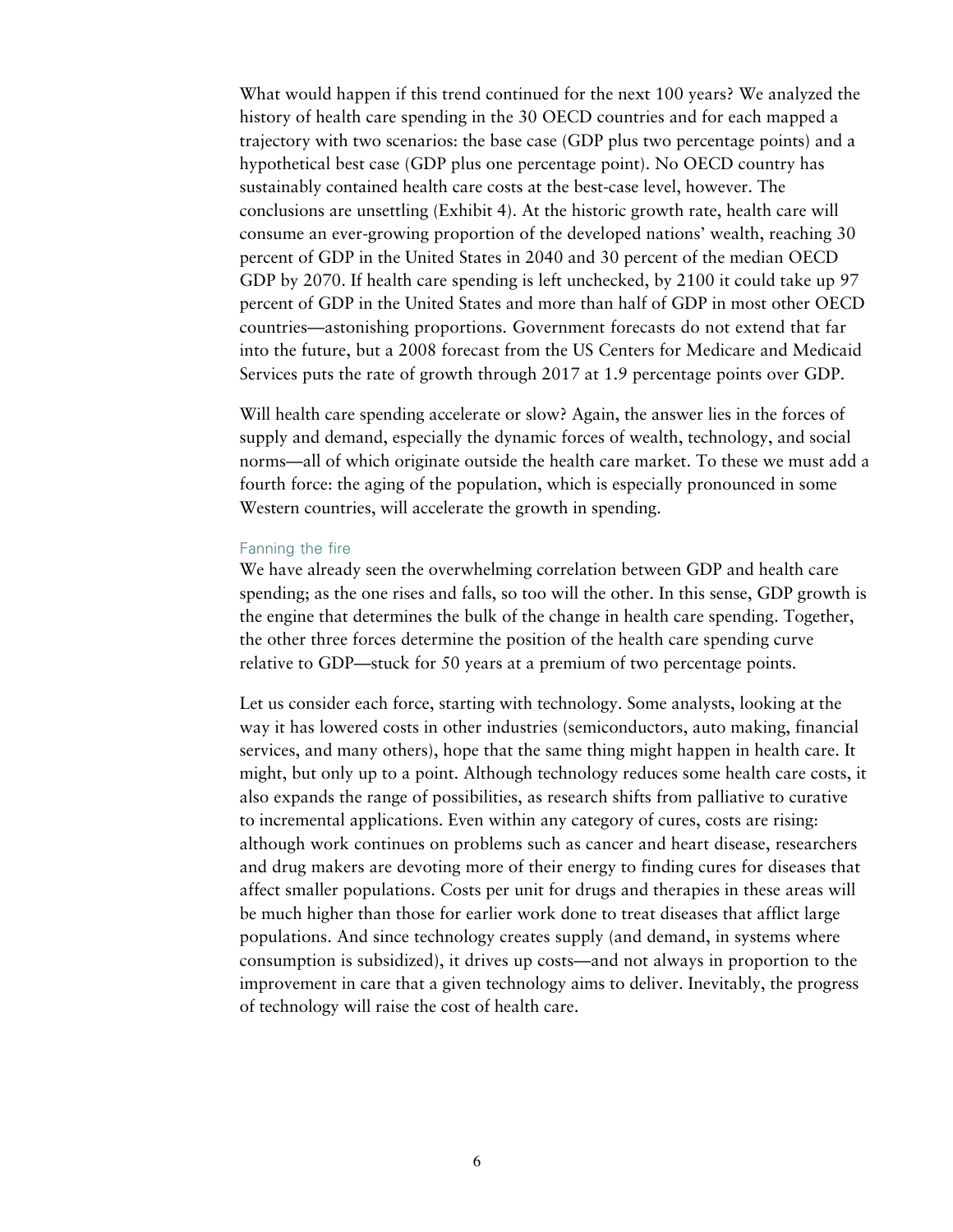#### EXHIBIT 4

#### Two scenarios for future spendin

Projected health care spending as % of GDP for member countries of OECD1





<sup>1</sup>Organisation for Economic Co-operation and Development; forecasts assume real GDP growth of 2%, with health care spending growing at 1 or 2 percentage points above that.

Source: Global Insight; Ignazio Visco, "Policy implications of the new economy," speech delivered on May 16, 2001, at the Organisation for Economic Co-operation and Development Forum 2001, Sustainable Development and the New Economy, in Paris; McKinsey analysis

Social norms, as we have seen, exert a powerful influence on demand. But they undergo constant change, as the history of smoking in developed nations shows. Today many workplaces, restaurants, hotels, stadiums, and even whole towns and cities have declared themselves smoke-free—something unimaginable 25 years ago. If social norms were to shift dramatically so that overeating and underexercising became truly abhorrent, demand for health care could fall. More likely, though, as incomes rise and as people see friends and neighbors consulting their doctors for obscure and perhaps even trivial health problems, demand will continue to rise.

Finally, the aging of the population in many developed countries will affect the market for health care. However, while the elderly do consume a disproportionate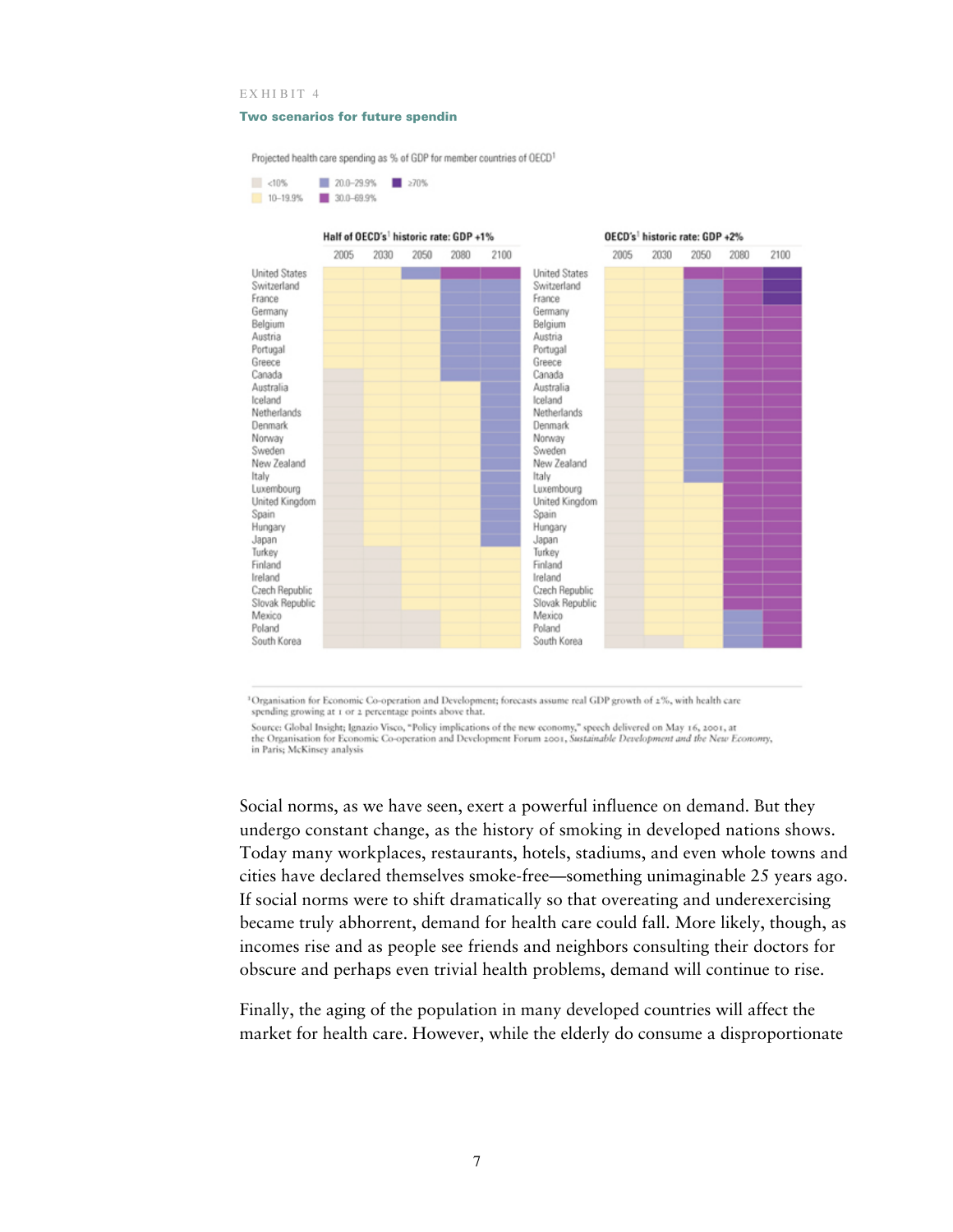amount of it, a population ages slowly, so aging explains only a relatively small part (we estimate 10 to 30 percent) of the excess of health care spending growth over GDP growth.

Recent work by the US-based National Center for Policy Analysis confirms the point: researchers designed a model that breaks out the contribution of aging and other factors to the recent growth in government health care costs in several developed nations. They then combined this model with an expert view of demographic changes and concluded that over the next 50 years, aging will likely account for about 20 percent of the growth in health care spending. These researchers think that "benefit expansion" (in our model, changes caused by wealth, technology, and social norms) has been responsible for more of the rise in spending.

Upon seeing projections indicating that health care will consume 50 percent or more of the GDPs of developed nations, most people conclude that the growth is unsustainable. There is an alternative view, however: that greater spending on health care is tolerable or even desirable provided that wealth continues to grow strongly. If a given country's per capita GDP is  $£150,000$ , the argument goes, its people might be satisfied to spend  $\epsilon$ 75,000 on health care. If people have enough money to meet their basic needs, there is no inherent reason for them not to spend discretionary income on anything they like, including health care.

# Hitting the brakes

Will we get a chance to find out if this alternative view is correct—that is, will health care spending continue to grow at rates higher than GDP growth? Three major factors work against the historic trend: an approaching limit to the willingness of younger people to pay for the health care system, vigorous competition for funds, and potential diminishing returns. All of these, especially the first, are likely to dampen growth in spending.

A significant part of an average person's health care spending throughout life occurs in its second half, especially the last two years. In many countries, the tax-financed part of health care represents a massive transfer from young taxpayers to older health care users (Exhibit 5). How long will these taxpayers and other sources of socially contributed funds be willing to transfer their wealth to older generations? Many younger people now believe that little money for health care services will be available to them in their old age. Current trends suggest that they may be right, especially in rapidly aging countries such as Italy and Japan. If younger people become unwilling to sustain current systems, incentives for consumers and producers would fall, which would in turn cut the volume of health care activity.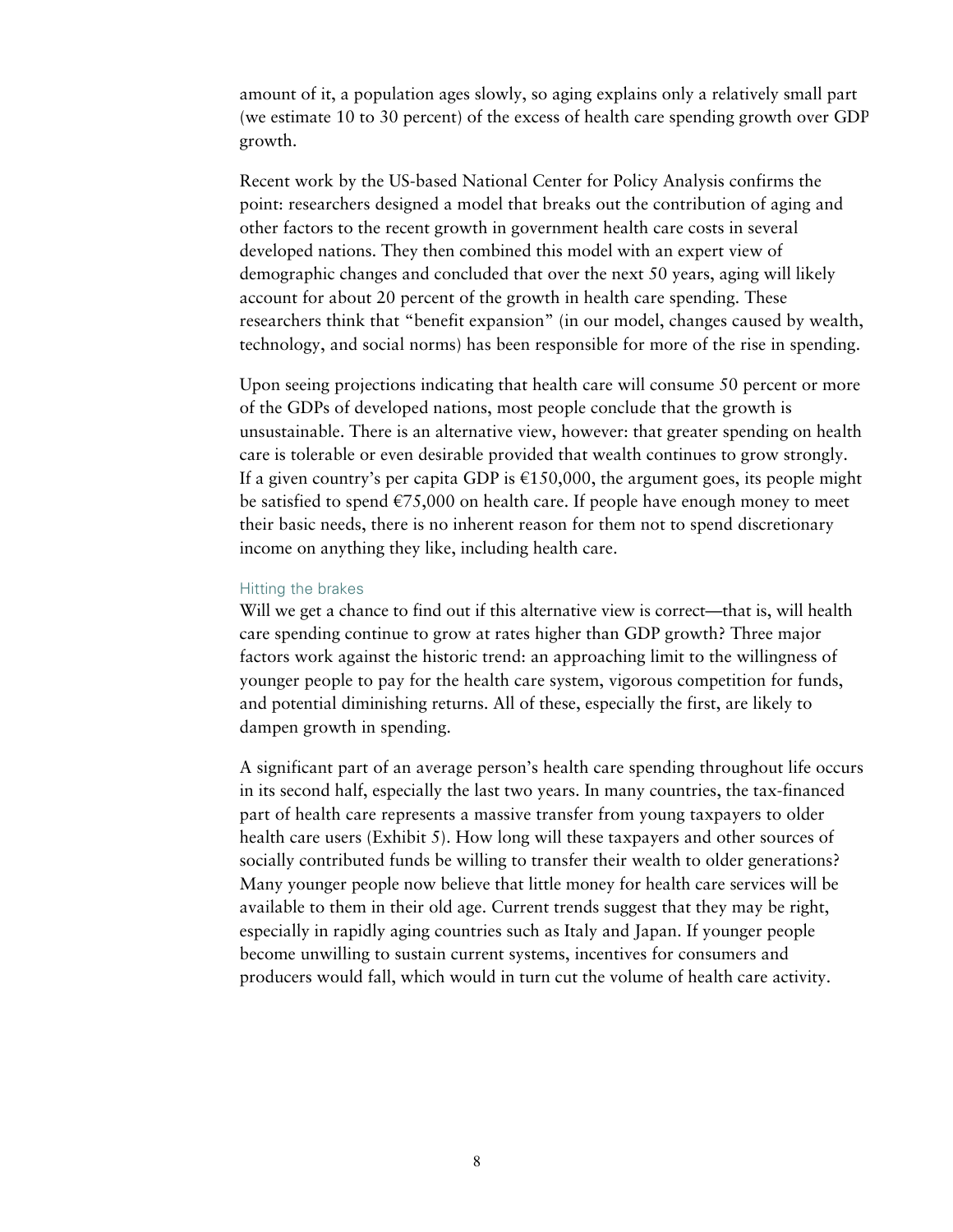EXHIBIT 5

#### The public burden



Annual health care spending per capita in United States by age group, 2004, \$

Source: US Centers for Medicare and Medicaid Services

Competition for funds between health care and other uses is the second factor working against the growth in health care spending. In most countries, more than half of the money for health care comes from taxes or similar social contributions. These funds are limited. Increases in health care financing compete with other government priorities, such as education, defense, domestic security, and, especially in aging societies, pensions. Governments cannot easily expand the sources of funds; most countries are actively working to reduce the overall tax burden. The pressure to contain tax-financed spending, particularly on health care, will only increase as the share of tax revenues devoted to health care grows.

The third factor constraining growth is diminishing returns. The marginal dollar or euro put into any enterprise is less effective than the first one dollar or euro. Given ongoing progress in health care, it is hard to imagine that in 30 or 50 years, the marginal dollar will be nearly as attractive, by measures of outcomes and opportunity costs, as it is today. If national economies are devoting more than half or even three-quarters of GDP to health care, diminishing returns will certainly be a problem. So far, we do not see any challenge to the value of marginal investment, but it is fair to assume that such a challenge could eventually arise.

Perhaps, too, some of the accelerants of health care spending might slow or reverse—a kind of braking force. Technology might surprise us and raise productivity to an extent that more than makes up for rising costs. Birth rates might increase in countries that are currently aging. While the past has shown that